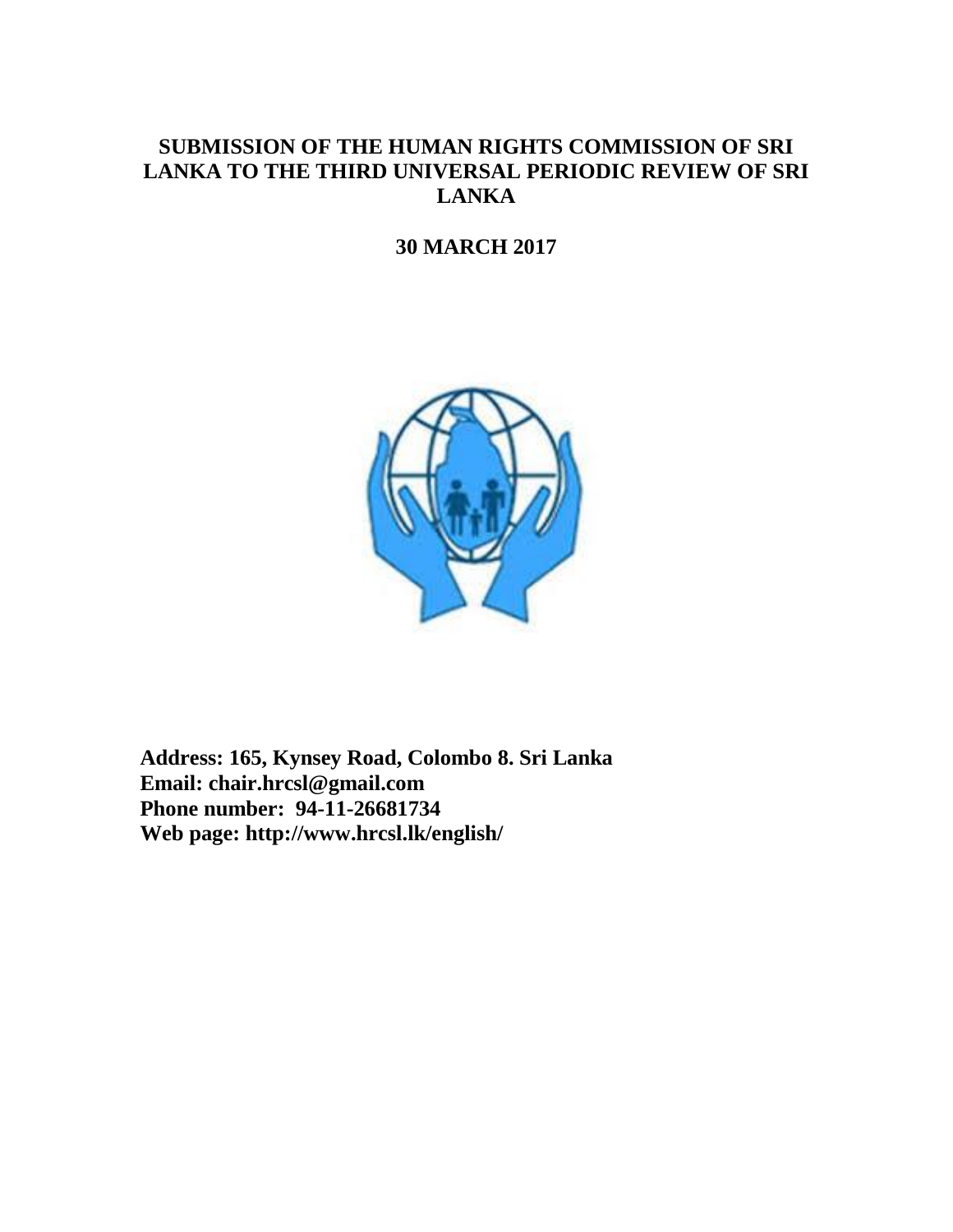**Overview of the Human Rights Commission** (**581 words** - not part of the word limit) Recommendations 127.30 (Venezuela (Bolivarian Republic of)),127.31 (Angola), 127.32 (Germany), 127.33 (Maldives) 127.34, (Mexico), 127.36 (Nepal), 127.37 (Malaysia), 127.38 (Norway), 127.39 (Republic of Korea), , 127.41 (Australia), 128.26 (New Zealand) of  $2<sup>nd</sup>$  cycle review.

- 1. Following the nineteenth amendment to the Constitution in 2015, which established the Constitutional Council constituting members of political parties as well as civil society mandated to appoint members to the independent commissions, new members were appointed to the Human Rights Commission of Sri Lanka (HRCSL) in late October 2015.
- 2. In 2007 the HRCSL, which was established by Act No 21 of 1996, was downgraded to B status by the International Co-ordinating Committee of National Human Rights Institutions (ICC) for failure to adhere to the Paris Principles. Since the independence of the Commission was enhanced following the  $19<sup>th</sup>$ Amendment to the Constitution, and the reasons for the downgrading are being addressed, the Commission is in the process of applying for A status.
- 3. The functions of the Commission are laid down in Section 10 of the Act and are as follows:
	- a. Inquire into and investigate complaints regarding procedures with a view to ensuring compliance with the provisions of the Constitution relating to fundamental rights and to promoting respect for, and observance of, fundamental rights,
	- b. Inquire into and investigate complaints regarding infringements or imminent infringements of fundamental rights, and to provide for resolution thereof by conciliation and mediation in accordance with the provisions hereinafter provided,
	- c. Advise and assist the government in formulating legislation and administrative directives and procedures, in furtherance of, the promotion and protection of fundamental rights,
	- d. Make recommendations to the Government regarding measures which should be taken to ensure that national laws and administrative practices are in accordance with international human rights norms and standards,
	- e. Make recommendations to the Government on the need to subscribe or accede to treaties and other international instruments in the field of human rights and,
	- f. Promote awareness and education of human rights.
- 4. In order to discharge its functions, the Commission is vested with a wide range of powers. These are laid down in Section 11 of the Act. They include power to:
	- a. Investigate any infringement or imminent infringement of fundamental rights,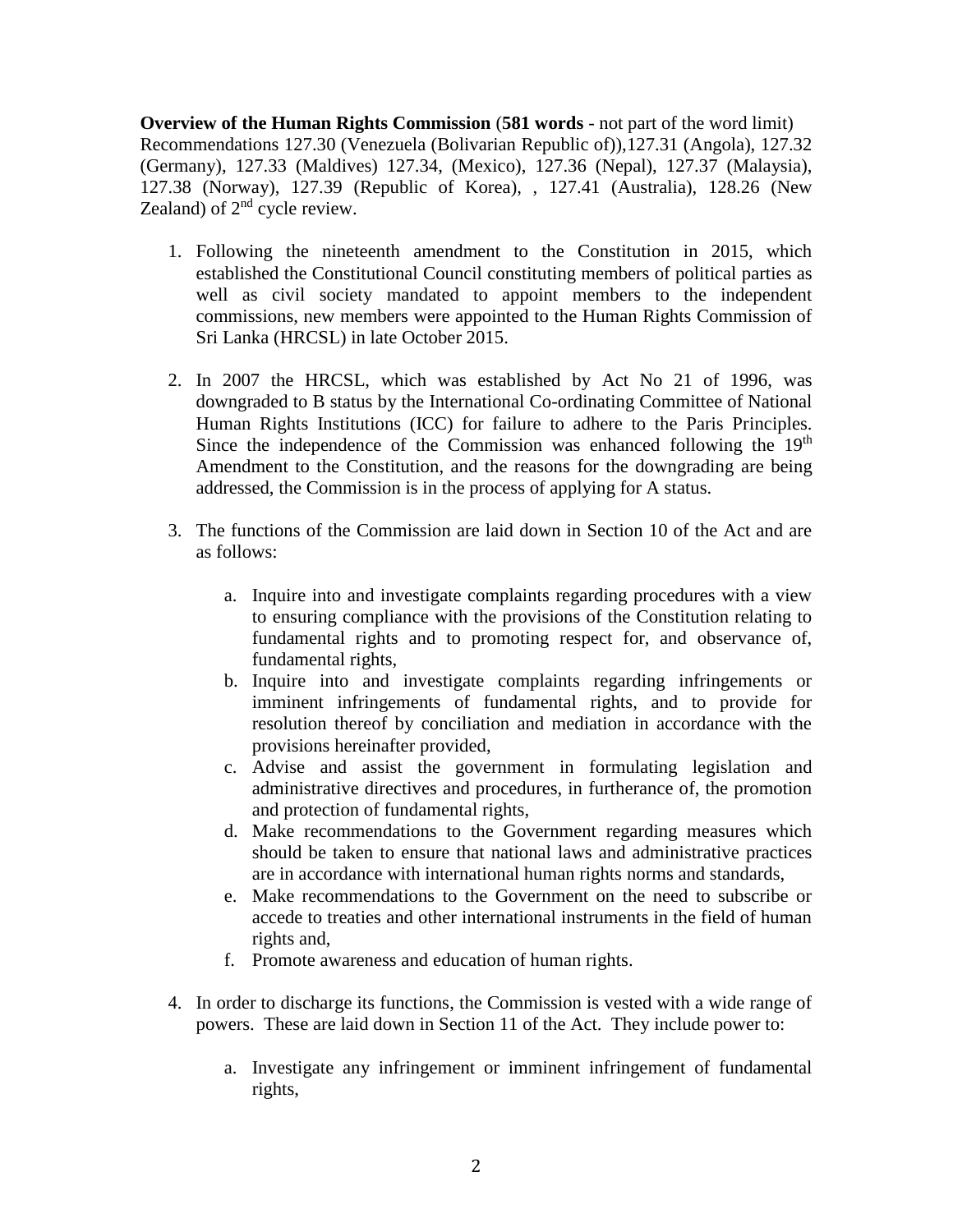- b. Intervene in any proceedings relating to the infringement or imminent infringement of fundamental rights, pending before any court, with the permission of such court,
- c. Monitor the welfare of persons detained either by a judicial order or otherwise, by regular inspection of their places of detention, and to make such recommendations as may be necessary for improving their conditions of detention,
- d. Take such steps as it may be directed to take by the Supreme Court, in respect of any matter referred to it by the Supreme Court,
- e. Undertake research and promote awareness of human rights by conducting programmes, seminars, workshops and to disseminate and distribute the results of such research,
- f. Award an aggrieved person or a person acting on behalf of an aggrieved person, such sum of money as is sufficient to meet the expenses that may have been reasonably incurred by him in making a complaint to the Commission under section 14 of the Act,
- g. Do all such other things as are necessary or conducive to the discharge of its functions.

It is our view that consequent to the adoption of the nineteenth Amendment to the Constitution, the HRCSL is compliant with Paris Principles.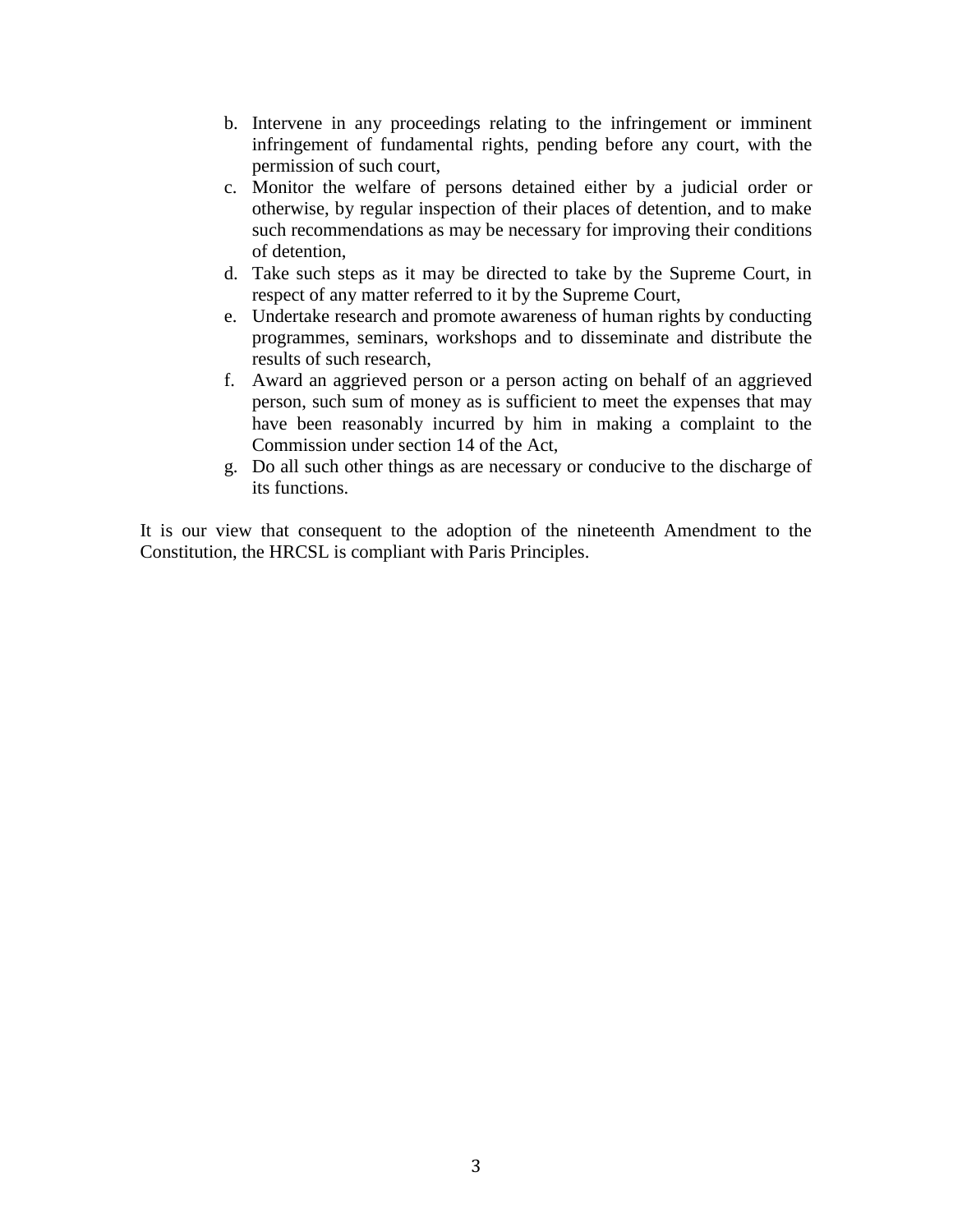# **(2778 words)**

# **1. Overview of the Current Human Rights Situation<sup>i</sup>**

# **(a) Improvements:**

- 1. The re-establishment of an independent judiciary as well as independent oversight commissions-- including the HRCSL--by the Nineteenth Amendment to the 1978 Constitution of Sri Lanka marks a critically important development in improving promotion and protection of human rights in the country. Judges of superior courts can be appointed by the President only after obtaining approval of the newly established Constitutional Council (CC). Members of independent commissions can be appointed by the President only upon recommendation of the CC. The CC consists of parliamentarians from varied political parties and three representatives of civil society.
- 2. Currently, the HRCSL observes a significant improvement in general in regard to the exercise of freedom of expression (including media freedom), freedom of association and freedom of assembly. The easing up of space for free expression could be observed after the Presidential Election held in January 2015. A variety of views and opinions are published/broadcast in the printed and electronic media across State-run and privately owned newspapers and radio/television channels in all language media (Sinhala, Tamil, English). Similarly, political demonstrations are regularly staged in Colombo and elsewhere. Violence against media personnel has vastly reduced.
- 3. The HRCSL has not received complaints of alleged enforced disappearances in 2015 and 2016.
- 4. The enactment of the Right to Information Act, No. 12 of 2016 is viewed by the HRCSL as a turning point in strengthening human rights protection in Sri Lanka.
- 5. There is expanded space for civil society activities at present, with improved enjoyment of freedom of expression, association and assembly. It is no longer necessary for civil society organizations to obtain special permission to work in the conflict-affected areas.
- 6. The HRCSL observes that Sri Lanka's ratification record of human rights treaties has improved since 2015 and at present there is greater openness of the government to engage with international human rights mechanisms, including special procedures. In August 2015 Sri Lanka ratified the Protocol to Prevent and Punish Trafficking in Persons, Especially Women and Children (Palermo Protocol), the Convention on the Rights of Persons with Disabilities in February 2016 and the Convention for the Protection of All Persons from Enforced Disappearances in May 2016. 127.1 (Egypt, Turkey); 127.2 (Philippines); 127.3 (Cambodia); 127.4 (Kenya); 128.1 (Tunisia); 128.2 (Uruguay); 128.3 (Costa Rica,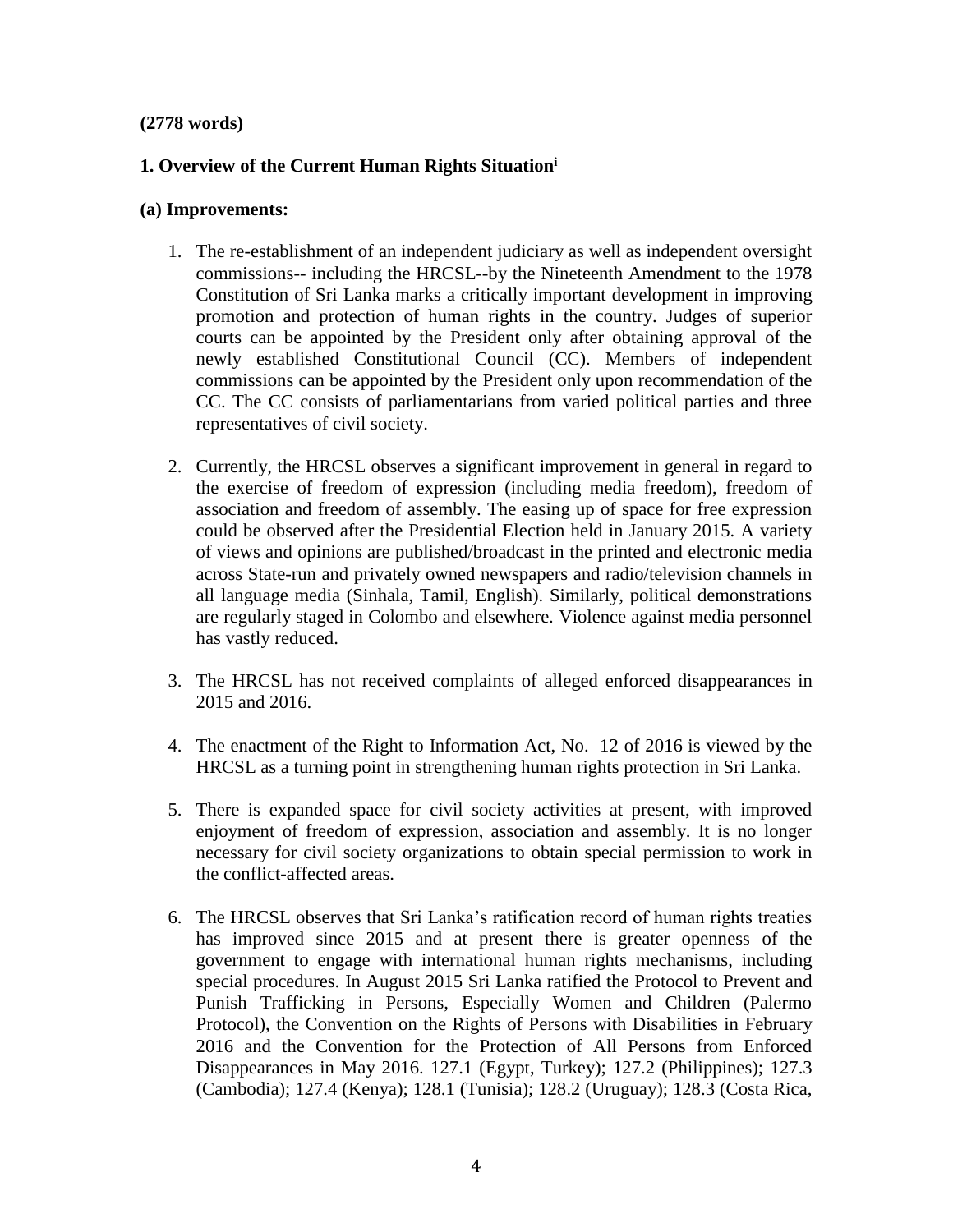Estonia); 128.4 (Latvia); 128.5 (Slovakia); 128.6 (Austria); 128.7 (Brazil); 128.8 (Maldives); 128.9 (Czech Republic); 128.10 (Turkey); 128.11 (Argentina); 128.12 (Belgium, Iraq); 128.13 (France); 128.14 (Spain); 128.15 (Sweden); 128.16 (Slovenia); 128.17 Philippines); 128.18 (Philippines); 128.71 (Sweden).

- 7. Sri Lanka increased its cooperation with UN Special Procedures by issuing a standing invitation in December 2015. A number of special mandate holders visited Sri Lanka during the review period- Special Rapporteur on the Rights of Internally Displaced Persons (December 2013), Special Rapporteur on the Human Rights of Migrants (May 2014), Working Group on Enforced and Involuntary Disappearances (November 2015), Special Rapporteurs on Torture, and the Independence of Judges and Lawyers undertook a joint mission (April-May 2016), and the Special Rapporteur on Minority Issues (October 2016). The Special Rapporteur on the Promotion of Truth, Justice, Reparation and Guarantees of Non-recurrence undertook two advisory visits - in April 2015 and January 2016. (128.50 (Belgium); 128.51 (Latvia); 128.46 (France, Uruguay); 128.48 (Chile)).
- 8. Since 2015 Sri Lanka began engaging with the Human Rights Council in a more constructive and non-confrontational manner. (127.44 (Angola); 128.43 (Burkina Faso))
- 9. In January 2016, HRCSL recommended the abolition of the death penalty (Annexure 1). In December 2016 Sri Lanka voted in favour of a global moratorium on executions.
- 10. In general, the HRCSL observes the existence of a more tolerant and receptive political environment to advocate gender justice and rights of marginalized communities. The HRCSL views the adoption of the Local Authorities Elections (Amendment) Act, No. 1 of 2016 reserving 1/3 additional seats exclusively for nominated female candidates in all local authorities as an important first step in ensuring greater representation for women in elected bodies.

#### **(b) Concerns:**

- 1. HRCSL continues to observe a widespread incidence of custodial violations, including torture. It documented its concerns in a report submitted to the UN Committee Against Torture in November 2016 when Sri Lanka's fifth periodic report was reviewed (Annexure 2).
- 2. The continued operation of the Prevention of Terrorism Act (PTA) has had a very negative impact on human rights. It allows prolonged administrative detention without judicial review and the admissibility of confessions, which creates space for torture. Based on statistics provided to the HRCSL by the Department of Prisons as of November 2016, of the one hundred and eleven (111) persons who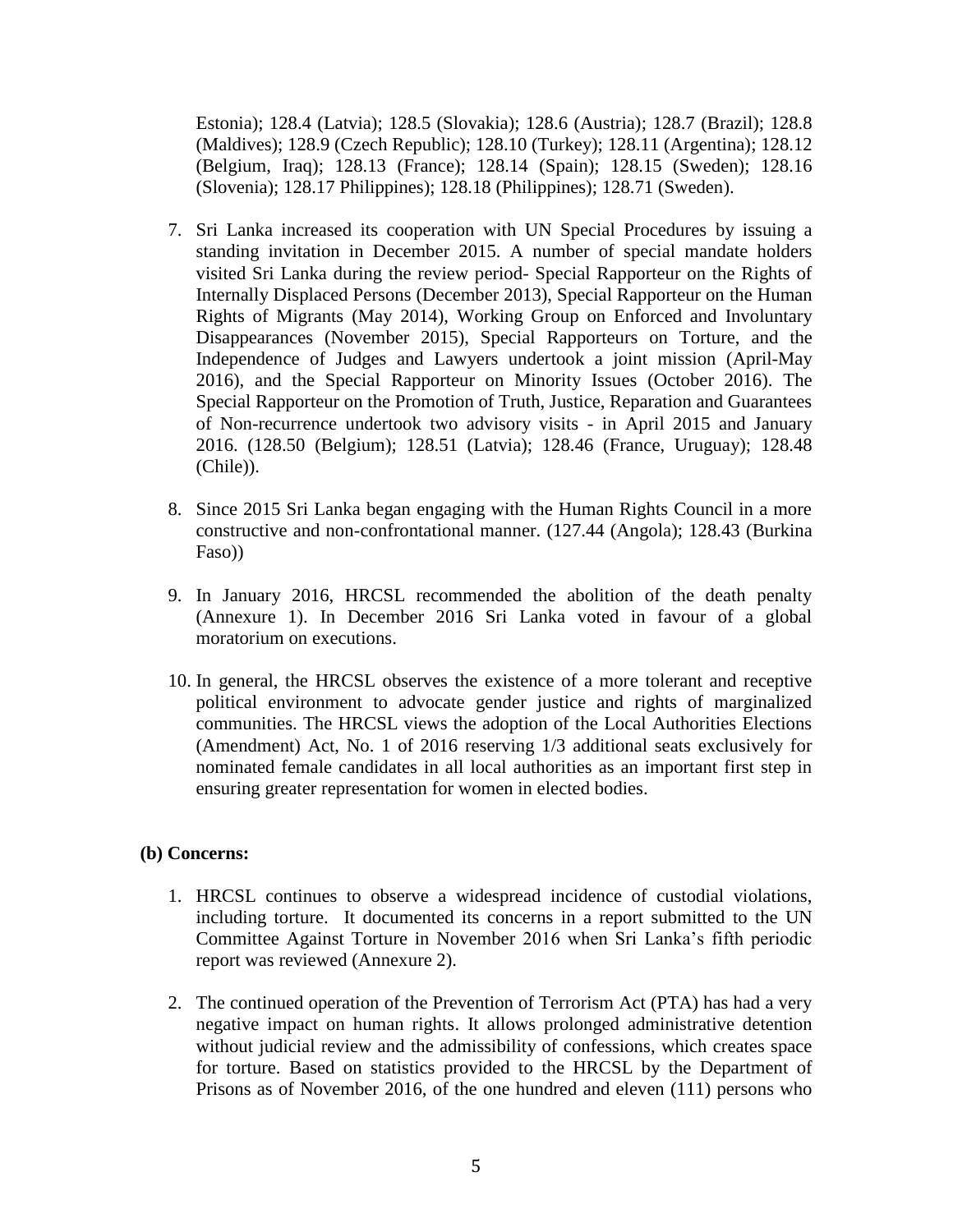still remain in remand custody under the PTA, twenty-nine have not been indicted. The longest period a person has been on remand without indictment is fifteen years. The longest period a trial has been on-going is since 2002, i.e. fourteen years. Forty-one persons are appealing their sentences under the PTA with the longest period the person has been awaiting a decision being fourteen years.

- 3. HRCSL called for the revision of proposed amendments to the Code of Criminal Procedure Code, which would, in effect, limit access to detainees by lawyers (Annexures  $3 & 4$ ).
- 4. In general legal aid is limited. It is recommended that legal aid be expanded and greater financial and human resources be provided.
- 5. HRCSL has observed a growing phenomenon of hate speech, especially targeting religious minorities. Messages that incite hatred, and possibly violence against certain groups, openly circulate on the internet and social media with impunity. Some perpetrators are religious figures who openly advocate religious hatred and intolerance with impunity. Similarly, hate speech has targeted sexual minorities.
- 6. HRCSL has received some complaints from persons and civil society organisations in the North and East regarding individuals who have stated they are intelligence officers or members of CID/TID who have requested information about the complainants' organisations and activities, in particular after their participation in public demonstrations or events. Further, HRCSL received similar complaints from persons who appeared before the Consultation Task Force on Reconciliation Mechanisms.

## **2. Recommendations for Reform**

#### **(a) Constitutional Reform**

7. The current constitutional reform process has presented a unique opportunity to adopt a comprehensive constitutional Bill of Rights which incorporates Sri Lanka's international human rights obligations and recognizes the principle of indivisibility of rights. The Report on Public Consultations on Constitutional Reform (2016) confirms public demands in that regard. HRCSL has presented its proposals for constitutional reform (Annexure 5) in which, *inter alia,* it calls for the recognition of supremacy of the constitution as a fundamental constitutional principle and also judicial review of legislation. The Commission endorses the framework of the Draft Bill of Rights recently presented by the Sub-Committee on Fundamental Rights of the Steering Committee of the Constitutional Assembly.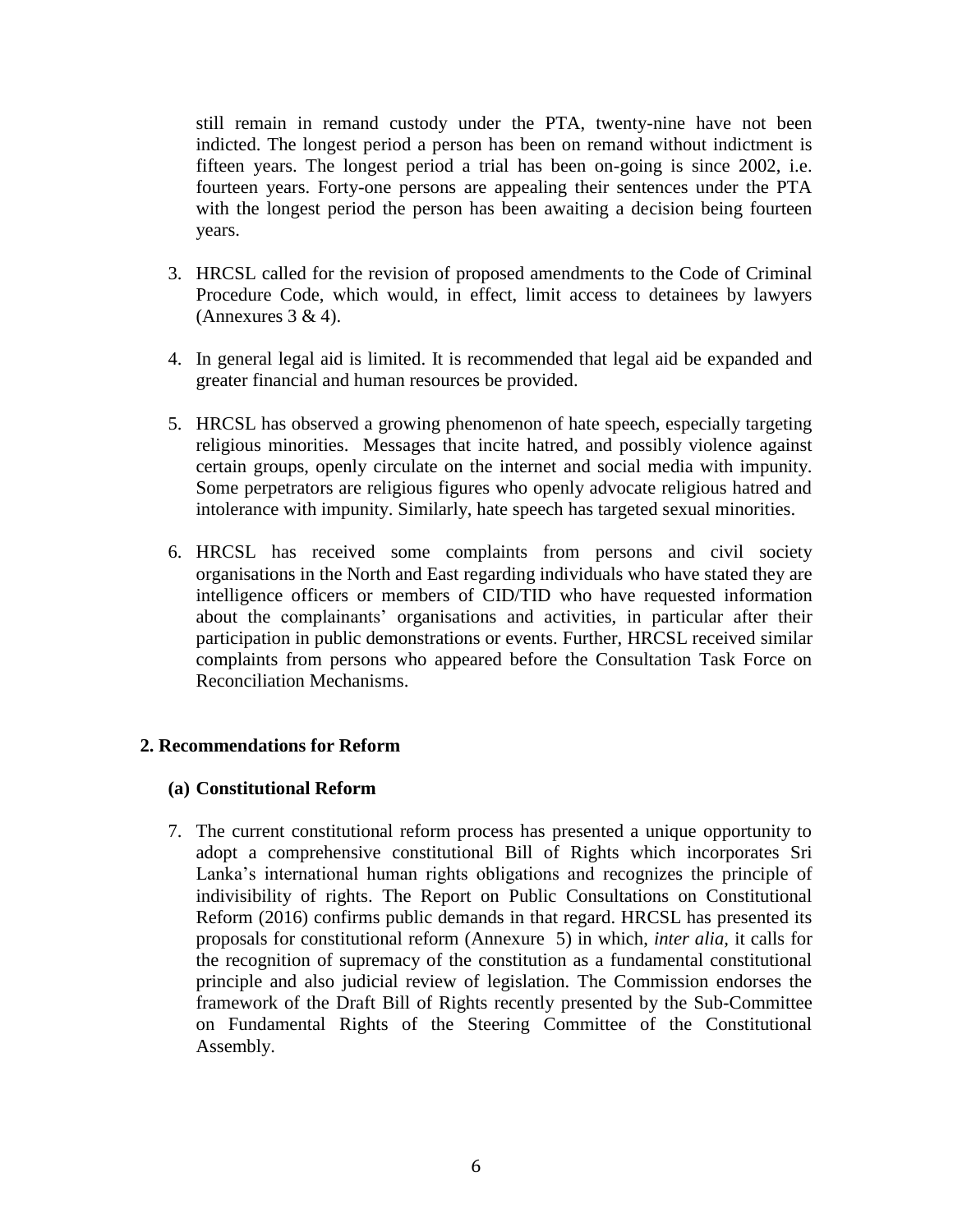8. HRCSL is deeply concerned about opposition to incorporating economic and social rights as fully recognized justiciable constitutional rights. Such arguments negate public demands, the principle of indivisibility of rights and reverse progressive developments on human rights by decades. The position of HRCSL on this issue is articulated in a public statement (Annexure 6).

## **(b) Acceptance of International Norms**

9. Sri Lanka should improve its ratification record by ratifying all outstanding human rights treaties.

#### (c) **Legislative Reform & Related Matters**

#### (i) National Security Legislation

10. In a statement the HRCSL called for the repeal of PTA and for the new security legislation being drafted to adhere to international human rights standards. (Annexure 7). There must be wide consultations on the proposed legislation, including with HRCSL, before the finalization of the draft law.

#### (ii) Rights of Detainees

11. The HRCSL reiterates that the government must guarantee the right of all persons deprived of liberty to access legal representation from the commencement of detention in a future constitutional Bill of Rights. Such a step should be accompanied by investing in improving police investigation methods.

#### (iii) Death penalty

12. Although from 1976, successive governments have not implemented the death penalty, courts continue to impose the death penalty under several statutes. Sri Lanka should ratify the Second Optional Protocol to the ICCPR and abolish the death penalty (Annexure 1).

#### (iv) Torture

128.60 (Australia), 128.61 (Czech Republic), 128.62 (Poland), 128.63 (Poland)

13. The HRCSL calls for the amendment of the definition of torture in Section 12 of the Convention Against Torture Act No 22 of 1994 to expand the definition of torture to include those acts causing severe suffering, in accordance with article 1 of the Convention Against Torture.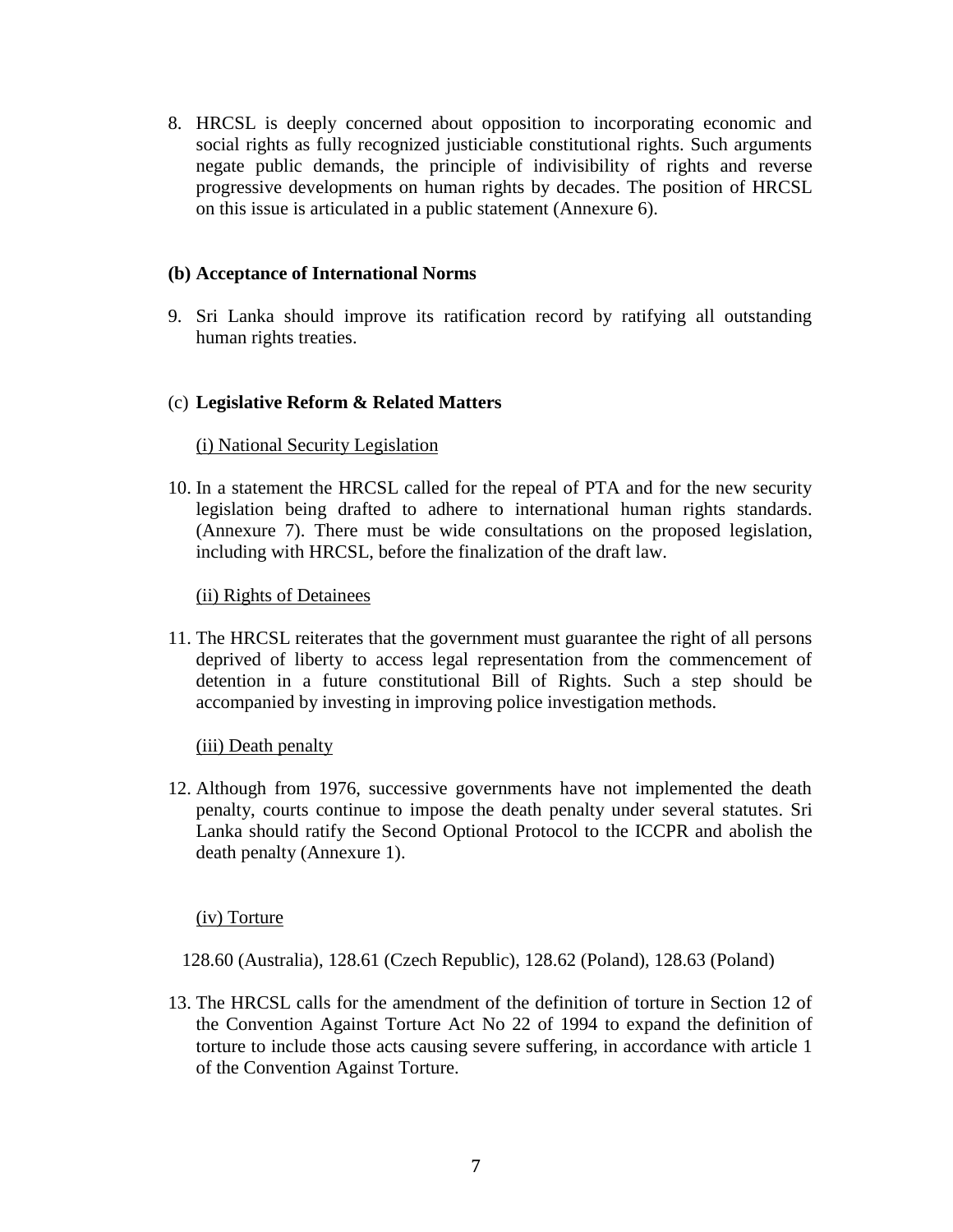14. While the HRCSL notes continued human rights education programs for the police, which are also supported by the HRCSL, it recommends steps be taken to provide thorough training in modern methods of interrogation and investigation as a means of reducing custodial violations. The government should issue a strong and clear message to law enforcement authorities of its zero tolerance policy on torture, establish an independent unit to investigate complaints of torture against the police, and initiate timely prosecutions to stem impunity.

## (v) Enforced Disappearances

128.65 (Australia), 128.73 (Belgium), 128.69 (Thailand), 128.66 (Germany), 128.68 (Mexico)

- 15. The government gazetted the International Convention for the Protection of All Persons from Enforced Disappearances Bill in February 2017. Although the Bill appears to be largely in line with the Convention, there are a number of elements of the Convention which have been excluded, such as Article 8 on statute of limitations which states it should be of long duration, and commences from the moment the offence ends taking into account the continuous nature of the offence.
- 16. It is important to view enforced disappearance as a continuous act, as stated in the General Comment issued by the UN Working Group on Enforced Disappearances (WGEID). The 'continuance' aspect gives institutions jurisdiction to consider the offence as a whole and not merely state omissions or acts that took place after acceptance by the state of the jurisdiction of the Convention.

## (vi) Victim and Witness Protection

17. The Assistance to the Protection of Victims of Crime and Witness Act No 4 of 2015 was enacted in February 2015. The main shortcoming in the Act is that the Police itself is tasked with providing protection. Also, since there are limited internal relocation options within the country, feasible alternatives that foster public trust and ensure protection to victims and witnesses, such the establishment of a unit that is independent of the police have to be formulated. For that, support from government authorities at the highest levels is required.

## (vii) Rights of Women

18. Despite very high social indicators relating to education and health, women are seriously under represented in parliament  $(5.8\%)$ <sup>ii</sup>, and other elected assemblies; the Cabinet of Ministers (4%) and senior management positions (e.g. 18% of Ministry Secretaries). There is low participation in the labour force  $(35.9\%)$ <sup>iii</sup> and in technical education (20% in engineering schools as opposed to 60% female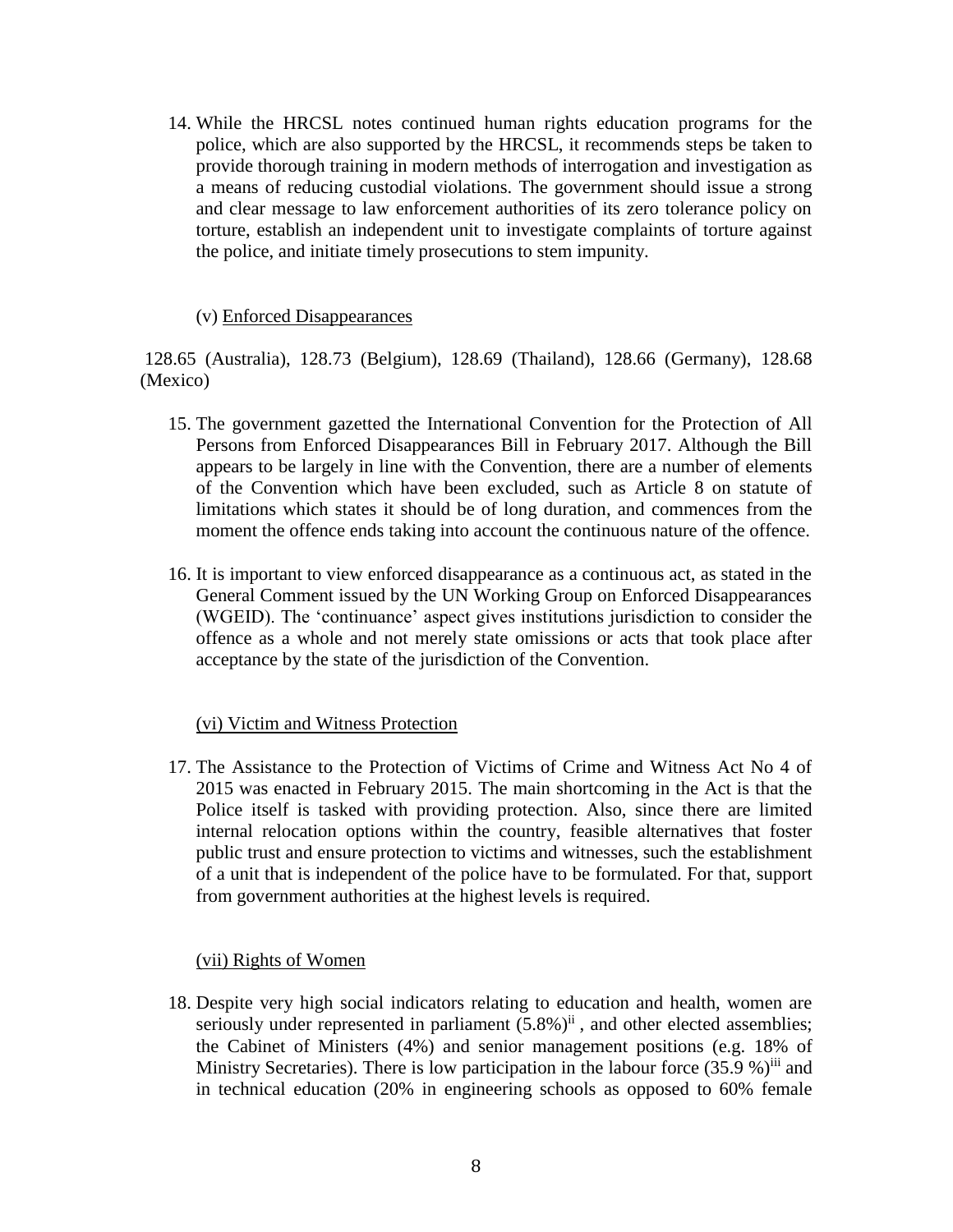university entrants)<sup>iv</sup>. HRCSL agrees with CEDAW Concluding Observations on Lanka's eighth periodic report, in particular with recommendations that temporary special measures be adopted in such areas to achieve substantive equality between men and women and also non-discrimination in personal laws. <sup>v</sup> HRCSL welcomes the decision to establish a National Commission on Women and recommends that the Commission consist only of independent members and could supervise compliance with international human rights obligations.

19. Sri Lanka should take action to criminalise all forms of violence against women. (127.68 South Africa)

## **(d) Ending impunity**

20. There are current efforts to bring to account those responsible for the murder of and attacks on journalists such as Prageeth Ekneligoda and Lasantha Wickrematunge; and in the case of disappearance of five students from the suburbs of Colombo in 2008. Political will to end impunity must be accompanied by well-resourced, strong and independent democratic structures that can undertake investigations and prosecutions along with a strong victim and witness protection mechanism. To date, a number of cases, such as the killing of ACF employees and 5 students in Trincomalee, remain unresolved.

#### **(e) Structural reforms**

**127.31 (Angola), 127.32 (Germany), 127.33 (Maldives), 127.34 (Mexico), 127.36 (Nepal), 127.37 (Malaysia), 127.38 (Norway), 127.39 (Republic of Korea), 127.30 (Venezuela (Bolivarian Republic of)), 127.41 (Australia), 128.26 (New Zealand)**

- 21. All positive changes need to be consolidated through structural reform so that they are not contingent on political vagaries.
- 22. The independent commissions must be provided with adequate staff and facilities and should not be subject to dilatory bureaucratic procedures.
- 23. It is observed that the role of independent commissions in governance is yet to be fully recognised by authorities. The HRCSL is empowered by law to advise the Government on compliance with international human rights standards in passing legislation. However, this function cannot be discharged if draft legislation is not made available to HRCSL to ascertain compliance with human rights standards.
- 24. The authorities must take cognisance of the right of the Commissions to express their independent views on matters that fall within their jurisdiction, and also the fact that such independence contributes to greater democracy and good governance.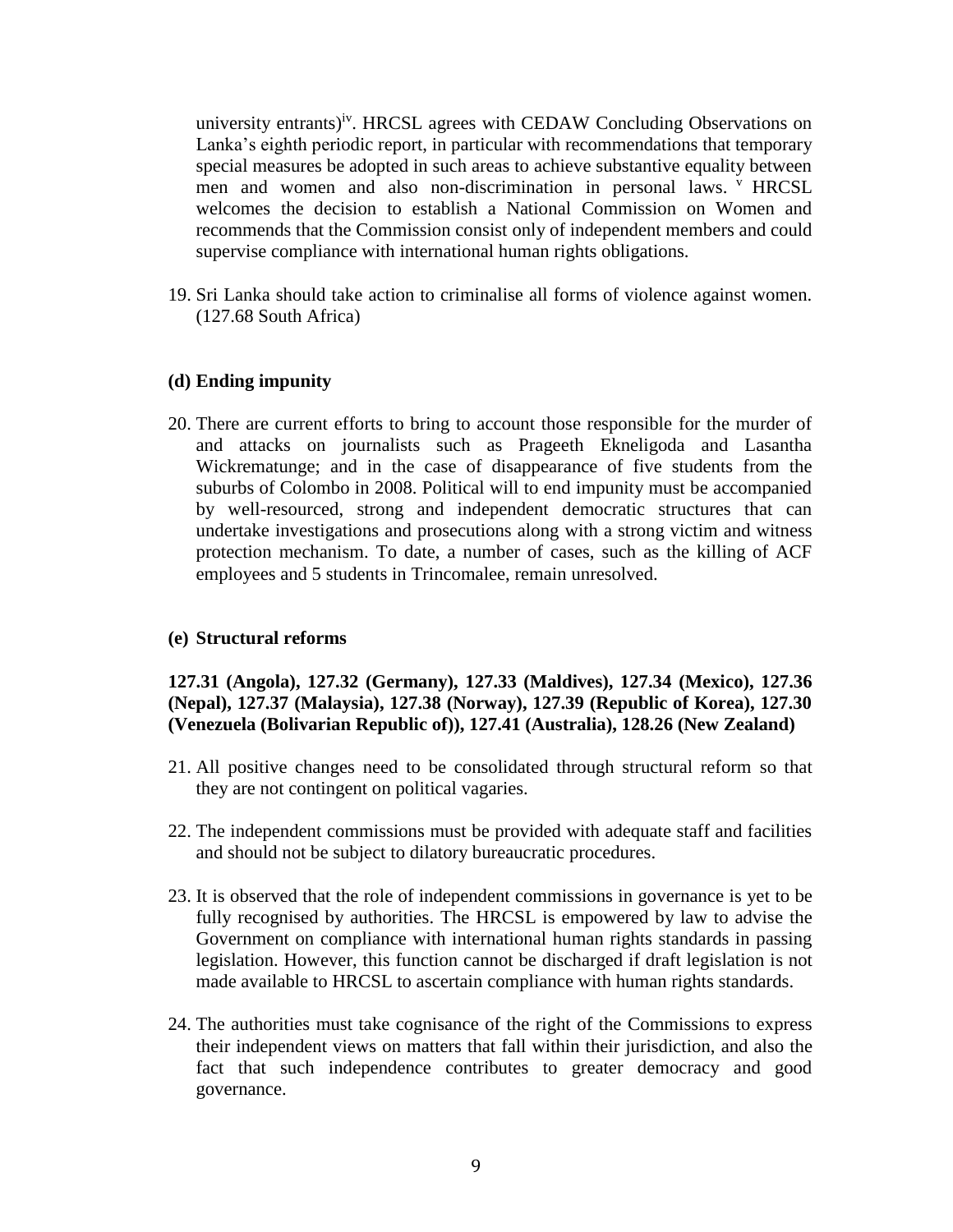- 25. It is imperative that the Constitutional Council under the  $19<sup>th</sup>$  amendment be strengthened so it could facilitate the proper functioning of independent commissions. There has to be clarity about its mandate and it should be provided with adequate human and other resources.
- 26. Although the nineteenth Amendment has bolstered independence of the judiciary, the stipulated appointment process must be transparent and be based on objective criteria. Similarly, the judicial impeachment process must be clearly stipulated providing for an inquiry to be conducted by an independent panel of experts, subject to appeal to an appropriate forum.
- 27. The independence of the Attorney-General's Department should be ensured and it should be provided required human resources to expedite cases and end the culture of impunity.

## **(f) Conditions of detention**

## **127.74 (Thailand) & 128.76 (Spain)**

28. The overcrowded condition of prisons and detention centres noted by HRCSL during its monitoring visits should be addressed to bring them in line with international standards. Medical facilities at prisons require considerable improvement, as do facilities available to those with severe psychological disorders. Prison Hospitals need to be provided adequate facilities in respect of emergency care and serious illnesses, and administrative delays in transferring patients to the National Hospital, especially beyond normal office hours, should be rectified. The government's modern prison built in Angunakolapelessa is a welcome step in the correct direction. It is also important to train prison officials on international norms and standards.

## **(g) Human rights and transitional justice**

- 29. Although the government enacted the Office of Missing Persons (Establishment, Administration and Discharge of Functions) Act No 14 of 2016 in August 2016 as a transitional justice mechanism it is not yet operational. The HRCSL issued a statement on the elements to be incorporated when the OMP is established (Annexure 8).
- 30. It is important that victims be consistently consulted about their concerns and needs and the government undertake a sustained public education campaign to create public awareness on transitional justice issues and dispel prevailing fears and myths in this regard.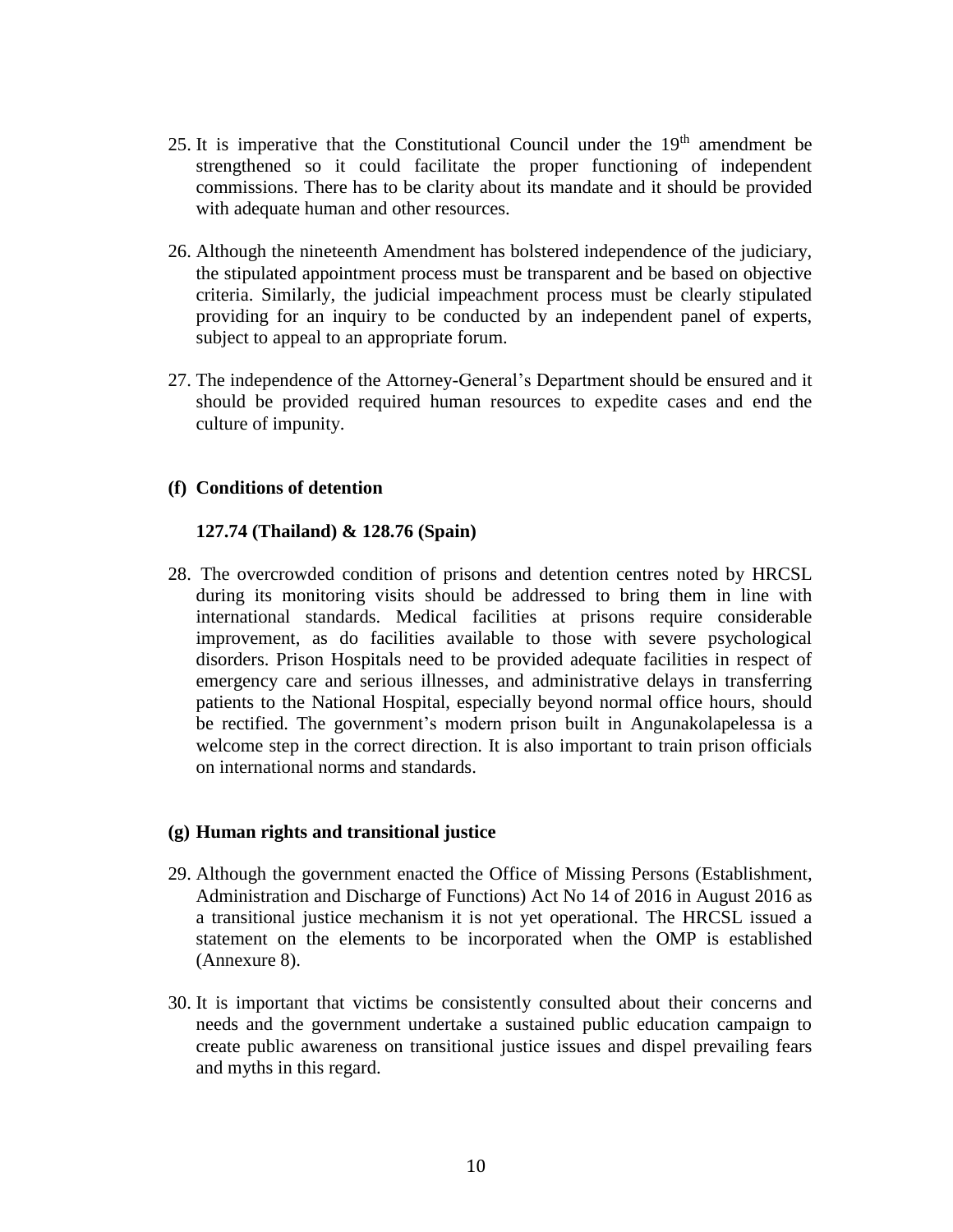31. The government should fulfil its obligations vis-à-vis Human Rights Council Resolution A/HRC/RES/34/1 and A/HRC/RES/30/1.<sup>vi</sup>

# **(h) Human rights defenders**

# **128.89 (Slovakia)**

32. Through policy and practice that recognise and guarantee the rights of human rights defenders, the government should ensure civil society and human rights defenders are able to function without any surveillance, intimidation or harassment, especially by state security actors and law enforcement officers.

# **(i) Hate speech (127.56 (Holy See))**

33. HRCSL recommends that reform of existing law on hate speech should be in line with ICCPR standards (Annex 9). The government should send a strong and immediate message that hate speech and crimes will not be tolerated by arresting and prosecuting those responsible for such violations under existing laws pending law reform.

## **(j) Rights of Persons with Disabilities**

34. There have been numerous drafts of enabling legislation to give effect to the Convention on the Rights of Persons with Disabilities. The HRCSL wrote in March 2017 to the Minister of Social Empowerment and Welfare requesting a copy of the draft to ensure it is in line with the Convention.

## **(k) Sexual orientation and gender identity**

## **128.53 (Argentina) & 128.24 (Canada)**

- 35. Consensual sex between adults should not be criminalised. Therefore, sections 365 and 365A of the Penal Code, which criminalise same sex relations should be repealed. In its proposals on Constitutional Reform the HRCSL recommended that the non-discrimination clause be strengthened through the addition of, among others, the grounds of sexual orientation and gender identity. (Annexure 5).
- 36. HRCSL welcomes the establishment of the National Police Commission. The Police has to be professional and function in a non-political, non-partisan manner. In this regard, HRCSL welcomes plans to establish a Police University.